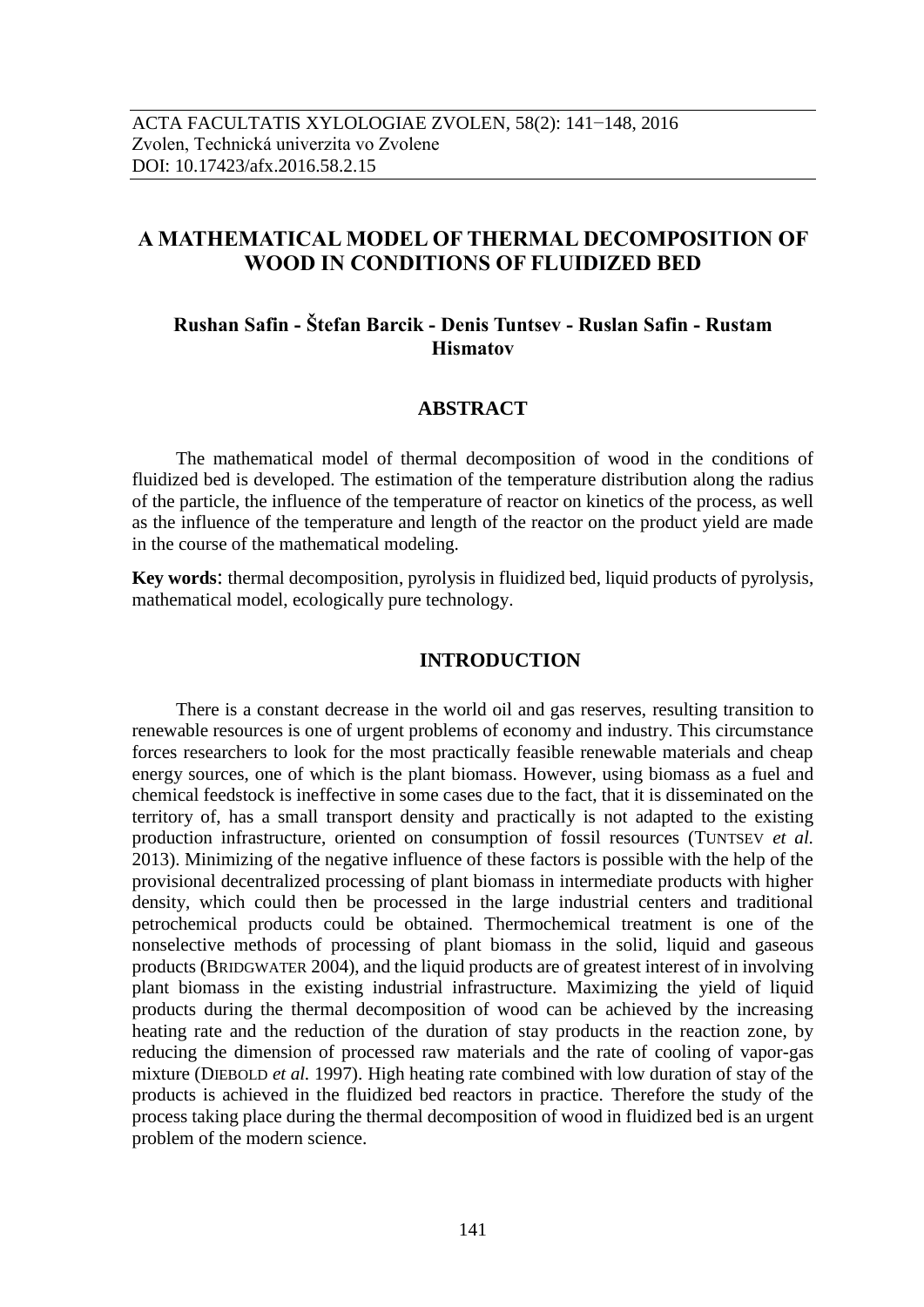### **MATERIAL AND METHODS**

The process of thermal decomposition of wood in the conditions of [fluidized bed](http://slovari.yandex.ru/fluidized%20bed/en-ru/LingvoScience/#lingvo/) is a problem of heat and mass transfer in the particle in the presence of chemical transformations. Thus the mathematical model provides for the energy transfer in a solid porous medium, the chemical reactions of thermal decomposition and the transfer of energy and mass in gasvapor phase (Fig. 1) (DI BLASI 1993; TIMERBAEV 2014).



**Fig. 1 The two-stage mechanism of reactions of thermal decomposition.**

When developing a mathematical model the assumption that thermal decomposition of wood is realized in form of two-stage process with competing reactions and with the formation of three main groups of products of thermal decomposition (gas, liquid and coal) was made. The kinetic constants for the selected mechanism are made on the basis of works of DI BLASI (1996). It is also supposed that the processes of diffusion and filter of vapor-gas mixture in the wood particle, due to the smallness of its size, in terms of the fluidized bed have no significant influence on the yield of products of thermal decomposition. The solid phase is described by the model of ideal mixing in view of intensive mixing, and the gas phase is obeys the law of ideal displacement.

Stationary fluidized bed during thermal decomposition of wood can exist in a limited interval of flow rates in accordance with

$$
\mathcal{G}_{\text{cr}} \langle \mathcal{G} \langle \mathcal{G}_{\text{ab1}}. \tag{1}
$$

where  $\mathcal{G}_{cr}$  - critical speed;

 $\theta$  - flow rate:  $\mathcal{G}_{ab}$  - rate of ablation

The flow rate should be higher than the critical one for inert filler, characterizing the beginning of fluidization, and lower than the rate of ablation for wood particles, characterizing the removal of particles from the reactor.

The height of [fluidized bed](http://slovari.yandex.ru/fluidized%20bed/en-ru/LingvoScience/#lingvo/) can be defined by correlation

$$
l = \frac{l^0(1 - \varepsilon_0)}{(1 - \varepsilon)}\tag{2}
$$

where  $l^0$  - a fixed layer thickness, m;

 $\varepsilon_0$  - fenestration of layer;

 $\varepsilon_0$  - a fixed layer fenestration

Mass capacity of the reactor can be defined by expression

$$
P = V_{reactor} \rho_{m} / \tau_{t.d.}, \qquad (3)
$$

where  $V_{reactor}$  - reactor volume,  $m^3$ ;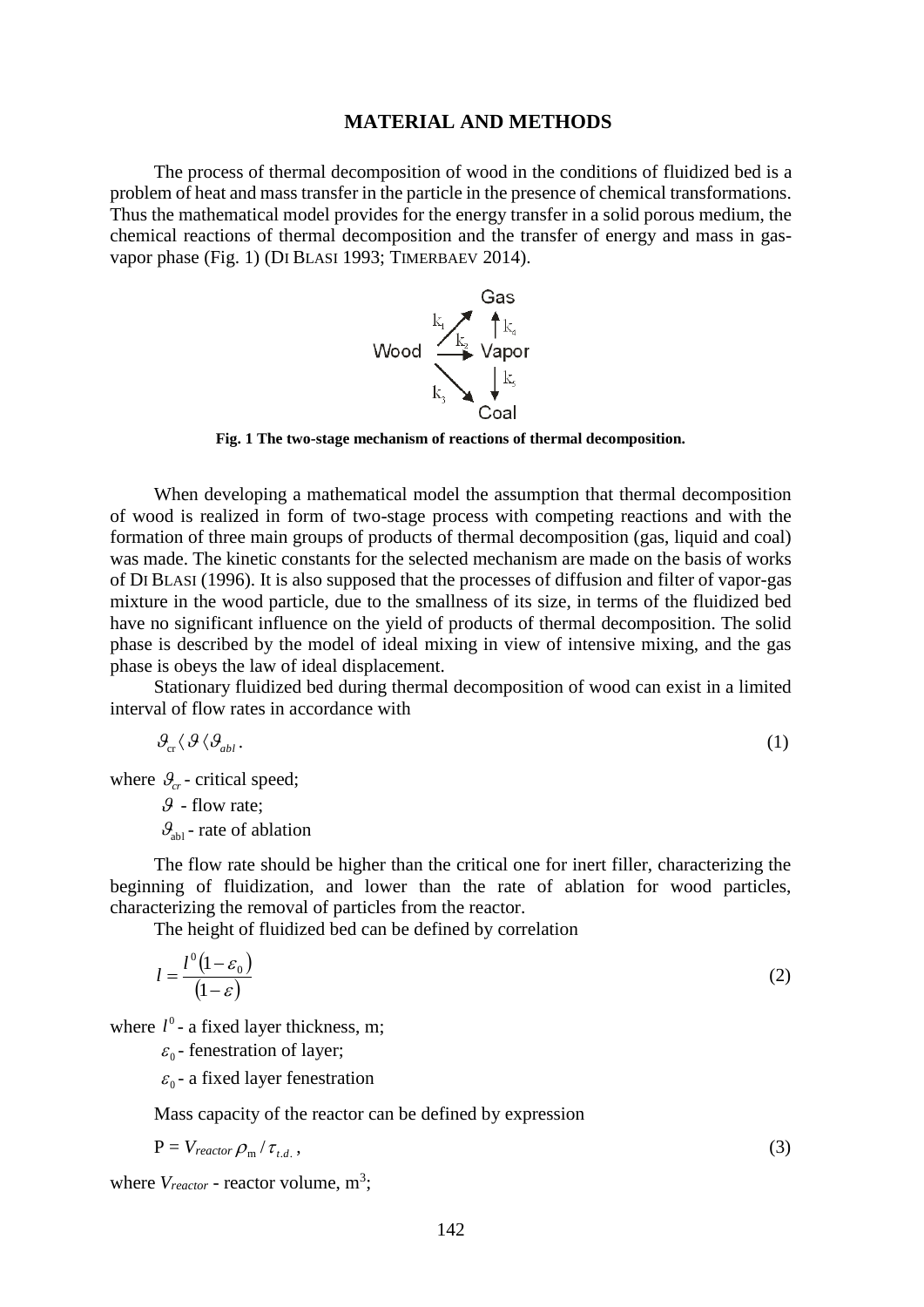$\rho_{\rm m}$  - material density, kg/m<sup>3</sup>;

 $\tau_{t.d.}$  - time of thermal decomposition, s

Taking into account the accepted assumptions on the mechanism of chemical reactions equation of formal chemical kinetics for local volume of a solid phase is represented as:

$$
\frac{\partial \rho_{\mathbf{w}}}{\partial \tau} = -(K_1 + K_2 + K_3) \rho_{\mathbf{w}} \tag{4}
$$

where  $K_i$  - reaction rate constant,  $s^{-1}$ ;

 $\rho_{\rm w}$  - wood density, kg/m<sup>3</sup>

for carbonaceous substances

$$
\frac{\partial \rho_c}{\partial \tau} = K_3 \rho_w \tag{5}
$$

Differential equations for defining the change of the concentration of vapors and gases generated in a primary decomposition of wood inside wood particles can be written, respectively, for steam

$$
\frac{\partial \rho_{\nu}}{\partial \tau} = K_2 \rho_{\nu},\tag{6}
$$

and for coal

$$
\frac{\partial \rho_s}{\partial \tau} = K_1 \rho_w, \tag{7}
$$

The heat equation in the case of thermal decomposition of wood for a one-dimensional spherical particles can be written as:

$$
\left(\rho_w c_w\right) \frac{\partial T}{\partial \tau} = \frac{1}{r^2} \frac{\partial}{\partial r} \left(r^2 \lambda \frac{\partial T}{\partial r}\right) + Q_{\text{react.}},\tag{8}
$$

where r- radius, m

where the left part of the equation represents the total energy change for local volume of time, and the first term in the right part - the change in internal energy due to the molecular thermal conductivity.

The second member of the right side of the expression  $Q_{\text{react}}$  characterizes the change in the internal energy of local volume of the frame due to thermal effects of chemical reactions of thermal decomposition of biomass. Coefficients of thermal conductivity are determined on the assumption of the linear change of thermo-physical characteristics depending on the share of reacted wood  $\chi$ .

$$
\lambda = (1 - \chi)\lambda_w + \chi\lambda_c + \lambda_{radiat} \tag{9}
$$

where  $\lambda_w$  - heat transfer coefficient of wood, W/(m ⋅ K);

 $\lambda_c$ - heat transfer coefficient of coal, W/(m ⋅ K) where the coefficient of thermal conductivity by radiation can be determined from the equation:

$$
\lambda_{radiat} = \frac{13.5 \sigma T^3 d}{e} \tag{10}
$$

where  $\sigma$  - Boltzmann constant;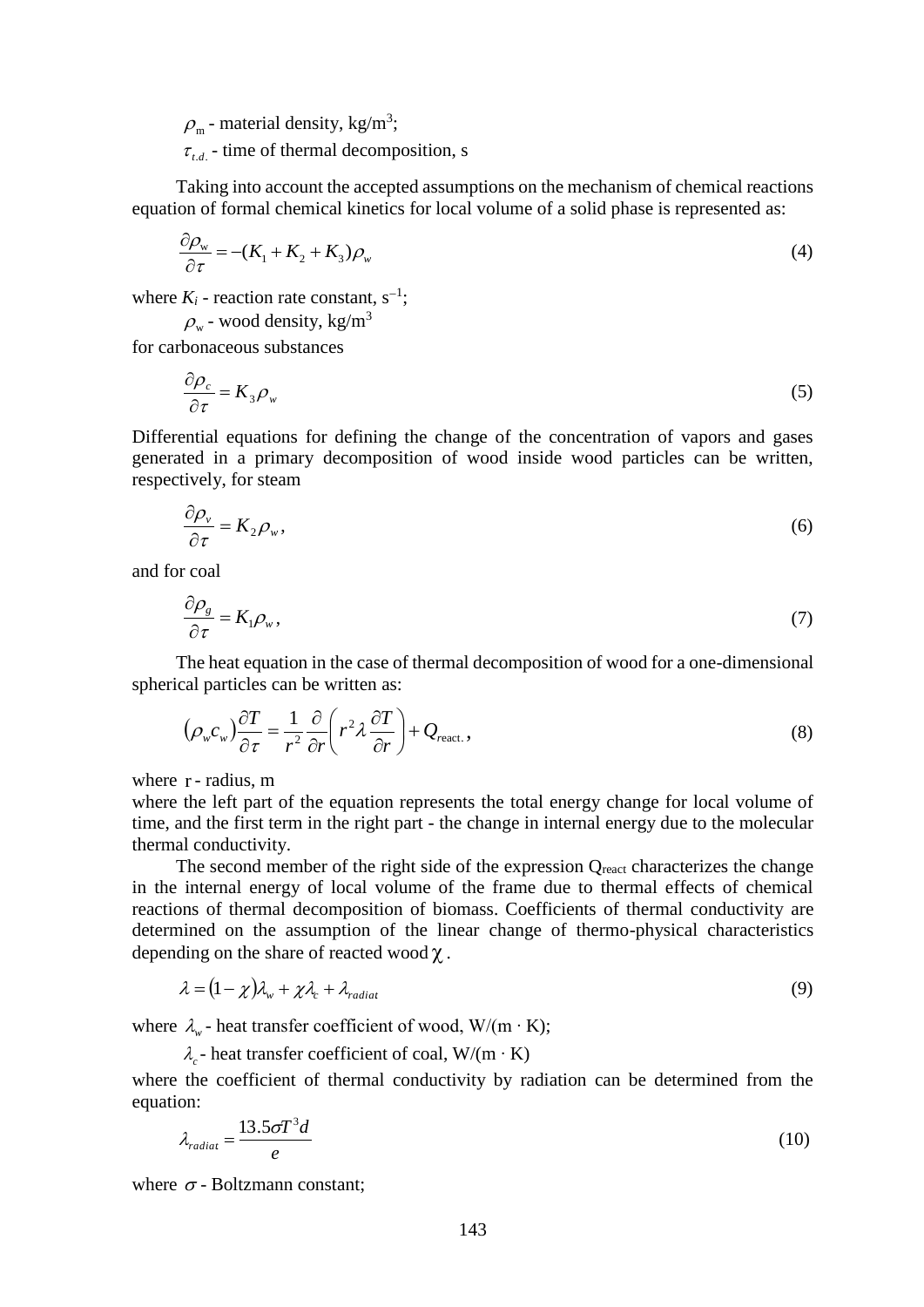The change of concentration of the components of the mixture of vapor throughout the height of the reactor may be determined by the ratio

$$
\frac{\partial \rho_v}{\partial l} = \frac{1}{9} \left( \overline{j_v} f - \left( k_4 \rho_v + k_5 \rho_v \right) \right) \tag{11}
$$

where  $\rho_{v}$  - vapor density, kg/m<sup>3</sup>;

 $f$  - specific surface,  $m^2/m^3$ ;

 $j$  - mass flow kg/m<sup>2</sup>;

 $\mathcal{G}$  - speed m/s

and the change of concentration of the incondensable gas is determined by an expression

$$
\frac{\partial \rho_s}{\partial l} = \frac{1}{g} \left( \overline{f}_s f + k_4 \rho_v \right) \tag{12}
$$

The change in the concentration of coal in the gas phase reactor due to the secondary cracking of gas-vapor mixture throughout the height of the reactor is determined by the expression

$$
\frac{\partial \rho_c}{\partial l} = \frac{1}{9} (k_s \rho_v) \tag{13}
$$

*e* - emissivity<br>
The change of concentration of the compo<br>
of the reactor may be determined by the :<br>  $\frac{\partial \rho_e}{\partial t} = \frac{1}{g}(\overline{J_i}, f - (k_i \rho, + k_i \rho_s))$ <br>  $\rho_r$  - vapor density, kg/m<sup>3</sup>;<br>  $f$  - specific surface, m<sup>2</sup>/m<sup>3</sup>;<br>  $j$ It is supposed that applicable model of ideal mixing is applicable for a solid phase, so the value of distributed stream of gas mixture caused by thermal decomposition throughout the height of the reactor will be permanent. Average value of flow can be determined using the medium-integral value for duration of stay of particle in a layer

$$
\overline{j_i} = \frac{1}{\tau_{t.d.}} \int_{0}^{\tau_{t.d.}} j_i d\tau
$$
\n(14)

where the value of the instantaneous flow can be determined by the expression

$$
j_i = \frac{1}{R_{part}^2} \int_0^{R_x} \frac{\partial(\rho_i)}{\partial \tau} r^2 dr \tag{15}
$$

where  $R_{part}$  - particle radius, m

For solving the task it is necessary to formulate initial and boundary conditions for equations. Initial conditions are recorded as:

$$
\rho_w(r,\tau=0) = \rho_w^0 \tag{16}
$$

$$
T(r, \tau = 0) = T_0 \tag{17}
$$

$$
\rho_s(t=0) = \rho_s^0 \tag{18}
$$

$$
\rho_{\nu}(l=0) = 0 \tag{19}
$$

Boundary conditions, taking into account the target setting, are determined by the expression

$$
\left. \frac{\partial T}{\partial r} \right|_{r=0} = 0 \,, \tag{20}
$$

$$
-\lambda^* \frac{\partial T}{\partial r}\bigg|_{r=R} = \alpha (T_r - T) + \sigma e (T_r^4 - T^4), \qquad (21)
$$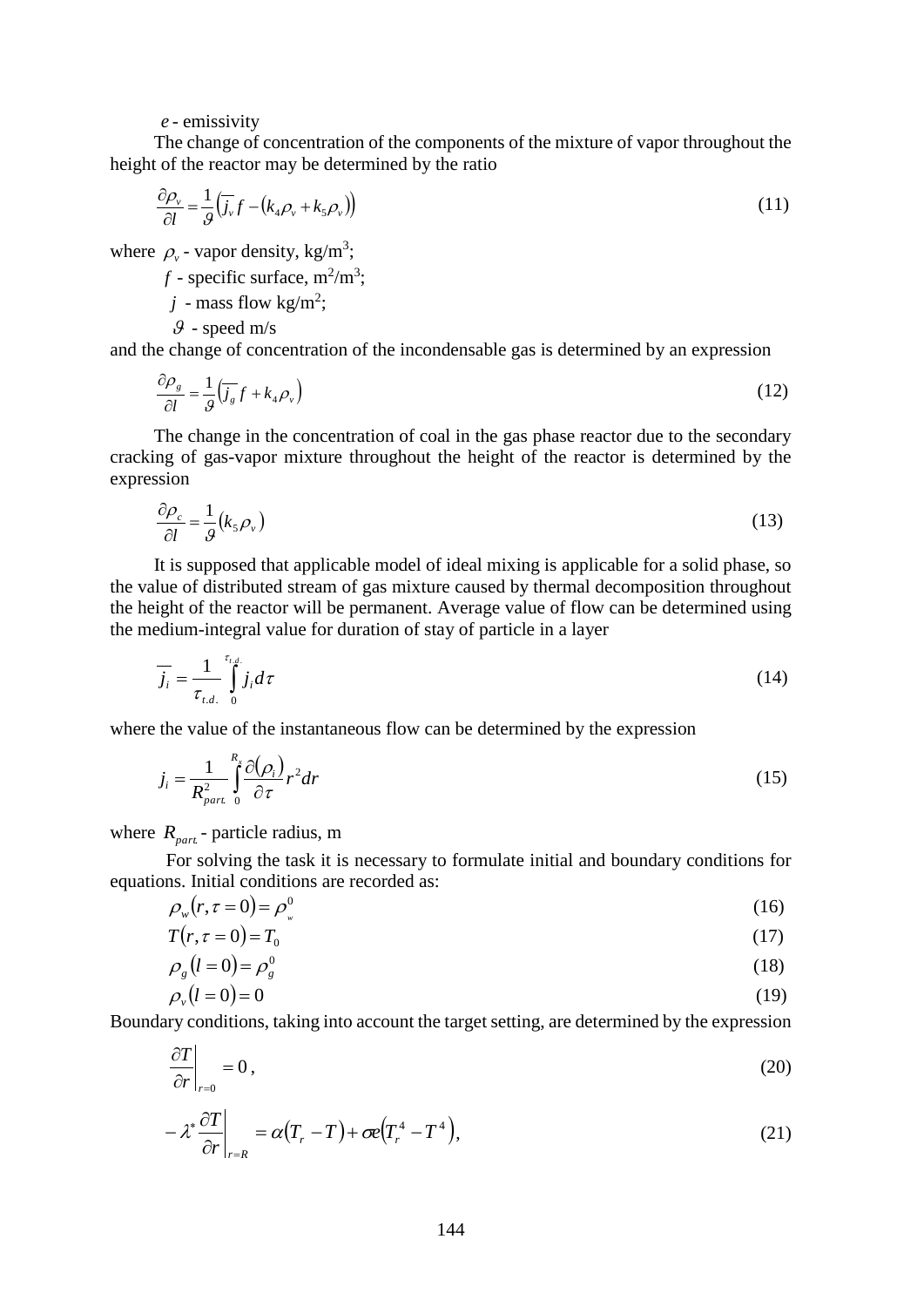Moreover, the heat transfer coefficient for the conditions of the boiling layer can be identified using the criteria equations of the Rants-Marshal (NAVALOV 1968)

$$
\alpha = \frac{\lambda_g}{d_{part}} \left( 2 + 0.6 \,\text{Re}^{1/2} \,\text{Pr}^{1/3} \right). \tag{22}
$$

where  $d_{part}$  - particle radius, m;

 $\lambda_g$  - gas heat transfer coefficient, W/(m·K)

Thus, the mathematical model allows simulating the processes of thermal decomposition in a boiling layer with appropriate boundary and initial conditions.

### **RESULTS AND DISCUSSION**

Experimental and theoretical researches of the processes of thermal decomposition of wood in the conditions of fluidized bed have been performed in the course of this work. The results in the form of graphic dependences are presented, where dots are experimental data and lines are the calculated values.

The basic studies of thermal decomposition have been performed on wood flour brand of softwood No. 560 with an average particle size of 0.3 mm.

Fig. 2 shows the dependences of the relative concentration of vapors to the mass of the raw materials throughout the height of the reactor at different temperatures. As may be seen from the dependencies, the concentration of vapors increases throughout the height of the reactor the faster, the higher the temperature. However, at higher temperatures (700  $^{\circ}$ C) in height of 20 cm the concentration of primary vapor is decreased due to their secondary thermal decomposition.



L. sm

**Fig. 2 Changes in the concentration of vapors throughout the height of the reactor at different temperatures:**  $1 - 500^{\circ}\text{C}$ ;  $2 - 400^{\circ}\text{C}$ ;  $3 - 700^{\circ}\text{C}$ :  $\rho$ -vapor concentration, %; L - the height of the reactor, **sm.**

Vapor samples were taken at different points (20, 50, 100 сm) of the reactor of fluidized bed by the sampler. The comparison of the calculated and experimental data shows satisfactory convergence of the concentrations along the length of reactor at different temperatures. The difference between the values is not more than 18%, indicating the adequacy of the developed mathematical description.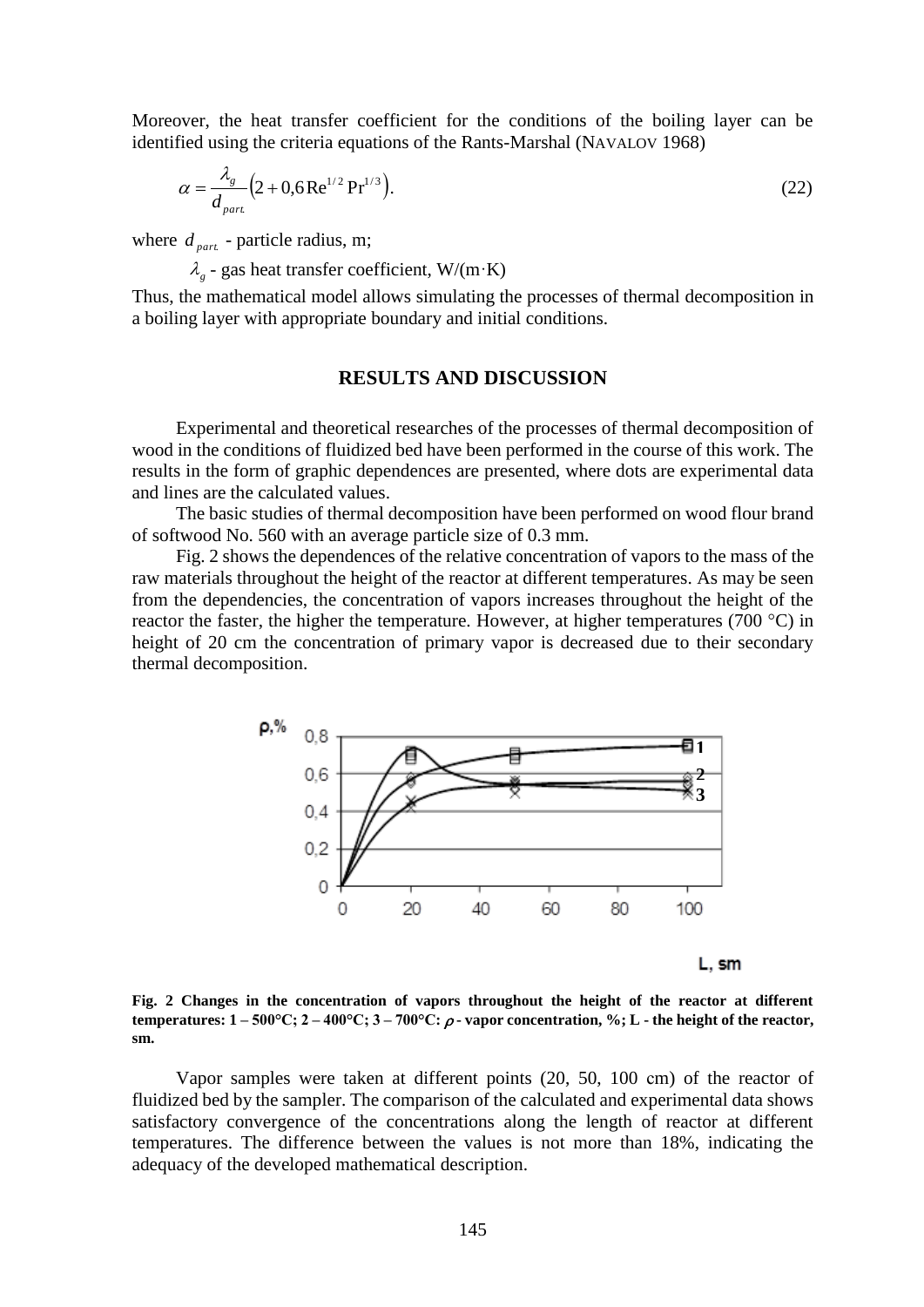The temperature distribution along the radius of wood particle (Fig. 3) shows that the temperature in the particle rises almost instantly to the level of decomposition temperatures. It should be noted, that the temperature profile has no significant temperature drop at the size of particle of the order of 0,0001 m , that is warming up and response in the particle occur almost immediately on the surface and in the center of it in contrast to great temperature drops during the pyrolysis of large particles. The temperature profile is stabilized at the duration of thermal decomposition 1sec. Volumetric response on the thickness of the particle takes place. With increase of diameter of the particle the irregularity of warming increases, as well as the duration of thermal decomposition and the duration of particles in the reaction zone. These circumstances lead to a greater probability of passing of secondary reactions of thermal decomposition and, as consequence, to decrease in the output of pyrolysis liquid products.



**Fig. 3 The temperature distribution along the radius of the particle in the process of thermal decomposition: r - particle radius, m; T – temperature, K.**



**Fig. 4. Kinetic dependence of the relative masses of the particle in the process of thermal decomposition at different temperatures of reactor: m/m0 - relative mass of particles, kg/kg; t – time, sec.**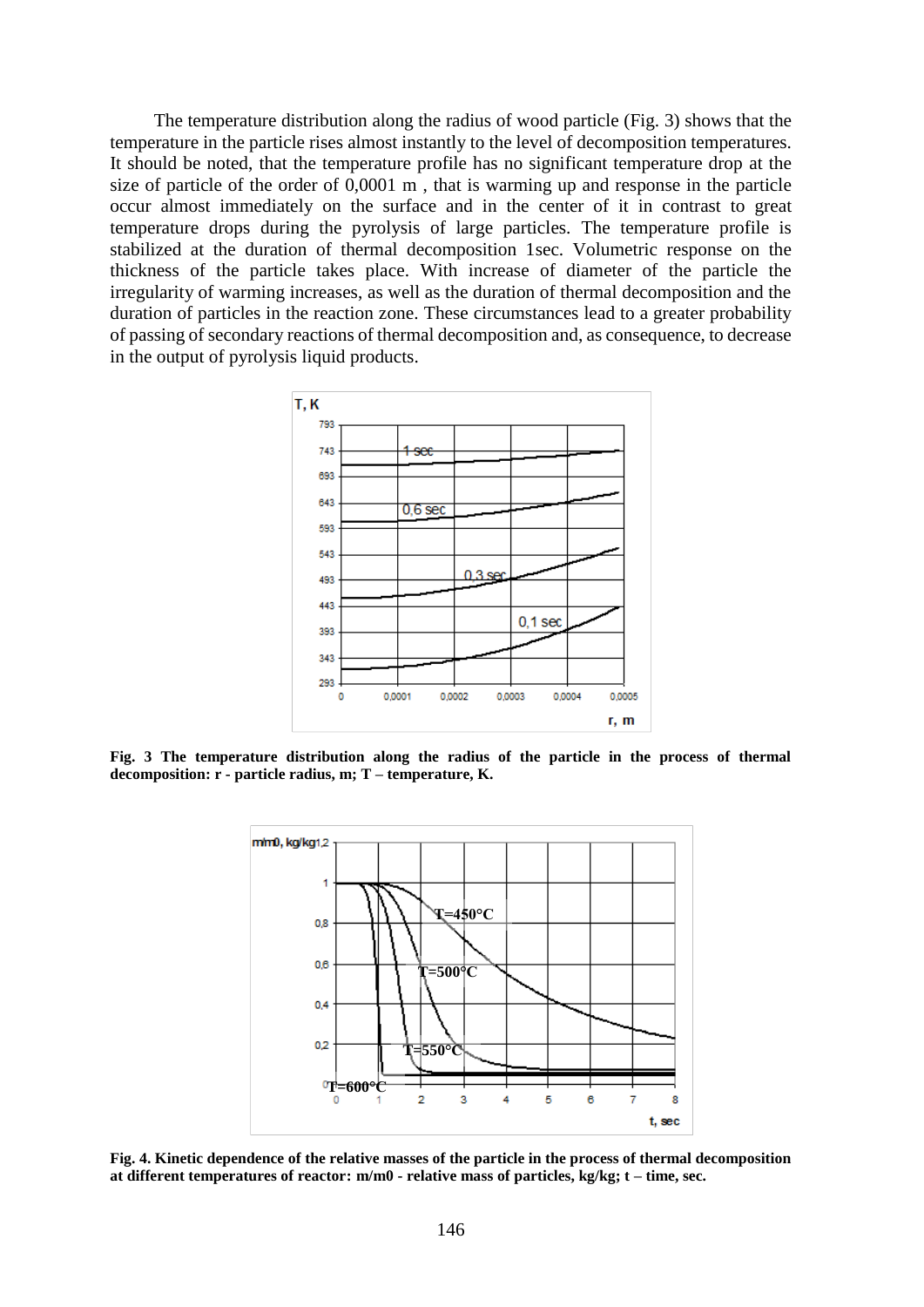The temperature of fluidized-bed reactor provides the strongest influence on the process of thermal decomposition. Kinetic dependence of the mass of particles at different temperatures of the reactor is presented in Fig. 4. It shows that with increase of the temperature the duration of thermal decomposition is significantly reduced. Thus, the rise in temperature in the reactor allows to intensify the process under other equal conditions. However, while increasing the temperature in the reaction zone output of pyrolysis liquid decreases and output of gaseous products increases. It is therefore necessary to determine the optimum temperature regimes of the process in each specific situation (TUNTSEV 2011).

Deep study of thermal decomposition in a boiling layer gives the more detailed understanding of the mechanisms taking place in the pyrolysis process. The developed mathematical model allows to define the main characteristics of instrumentation of the process and to find the optimal parameters of the process, with the aim of obtaining liquid product of thermal decomposition. The liquid product of thermal decomposition is valuable in mind the possibility of its use as an alternative fuel (biofuel) or raw materials for chemical production (SADRTDINOV *et al.* 2015). The carried out researches allow involving unclaimed vegetable raw material in the treatment with the purpose of obtaining new or cheaper existing products (TUNTSEV *et al.* 2014).

### **CONCLUSION**

In the course of research work the mathematical model of thermal decomposition in the conditions of a boiling layer was developed. An assessment of the temperature distribution along the radius of the particle, the influence of temperature of reactor on kinetics of the process, as well as the influence of the temperature and length of the reactor on the product yield were made at the stage of mathematical modelling of the process of thermal decomposition.

### **REFERENCES**

BRIDGWATER, A.V. 2004. Biomass fast pyrolysis. Thermal Science 8: 17–45.

http://www.doiserbia.nb.rs/img/doi/0354-9836/2004/0354-98360402021B.pdf

DI BLASI, C. 1993. Analysis of convection and secondary reaction effects within porous solid fuels undergoing pyrolysis. Combustion Science and Technology 90: 315–339.

DI BLASI, C. 1996. Heat, momentum and mass transport through a shrinking biomass particle exposed to thermal radiation. Chemical Engineering Science  $51(7)$ :  $1121-1132$ .

DIEBOLD J. P., MILNE, T. A., CZERNIK, S., OASMAA, A., BRIDGWATER, A. V., CUEVAS, A., GUST, S., HUFFMAN,D., PISKORZ,J. 1997. Proposed Specifications for Various Grades of Pyrolysis Oils. In Developments in Thermochemical Biomass Conversion. Springer Netherlands. pp. 433–447. http://link.springer.com/chapter/10.1007%2F978-94-009-1559-6\_34

NAVALOV, L. T. 1968. Heat and mass transfer in gases. Energy. Moscow, 650 pp.

TIMERBAEV, N., SAFIN, R., SAFIN, R., ZIATDINOVA, D. 2014. Modeling of the process of energytechnological treatment of wood waste by method of direct-flow gasification. Journal of Engineering and Applied Sciences 5:  $141-146$ .

http://www.medwelljournals.com/abstract/?doi=jeasci.2014.141.146

TUNTSEV, D., FILIPPOVA, F., KHISMATOV, R., TIMERBAEV, N. 2014 Pyrolyzates: Products of plant biomass fast pyrolysis. Russian Journal of Applied Chemistry 9: 1367–1370.

http://link.springer.com/article/10.1134/S1070427214090304

SADRTDINOV, A., SATTAROVA, Z., PROSVIRNIKOV, D., TUNTSEV, D. 2015. Modeling of thermal treatment of wood waste in the gasifiers. International Conference on Mechanical Engineering, Automation and Control Systems, MEACS 2015; Tomsk Polytechnic University Tomsk; Russian